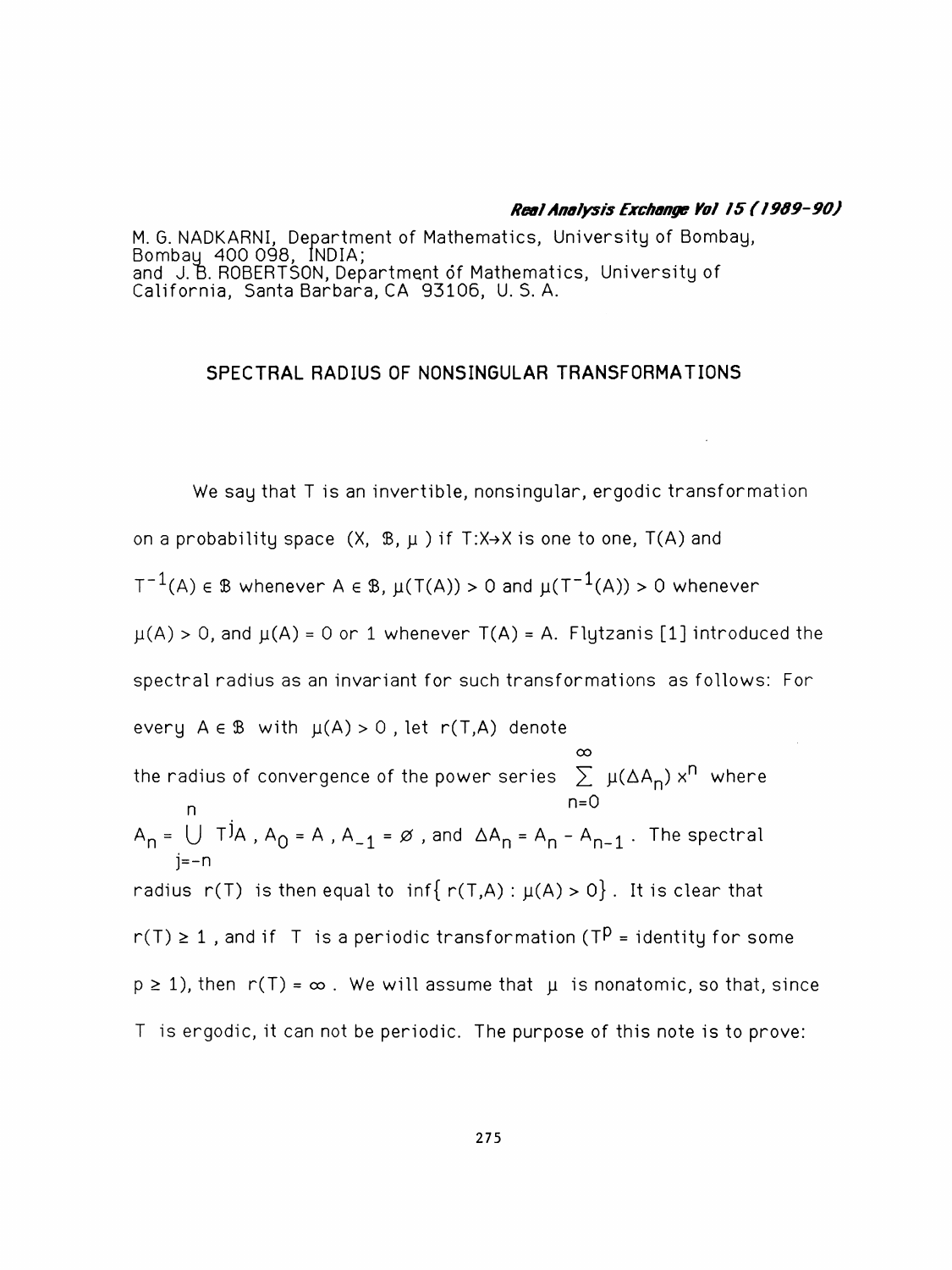# Theorem. Let T be anu invertible nonsingular eraodic

# transformation acting on a nonatomic probability space. Then  $r(T) = 1$ .

Robertson [3] showed that the following property implies that  $r(T) =$ 1 .

Property 1. For every  $\varepsilon > 0$  there exists a  $\delta > 0$  such that for all positive integers  $k$  there exists a set  $A$  (depending on  $\varepsilon$ ,  $\delta$ , and  $k$ ) such

that 
$$
0 < \mu(A) < \varepsilon
$$
 and  $\mu(\bigcap_{j=-k}^{k} T^{j}A) > \delta$ .

For the sake of completeness we include a proof of this implication.

Lemma 1. Assume that  $\mu$  is nonatomic,  $\mu(X) = 1$ , and that T is. ergodic, invertible and nonsingular. Then r(T,A) is less than or equal to

the radius of convergence of the power series

\n
$$
\sum_{n=0}^{\infty} \mu(A_n) x^n
$$
\n, where

$$
A_n' = X - A_n.
$$

<u>Proof</u>. Let  $\mu(A) > 0$  and let  $x_0$  be such that  $0 < x_0 < r(T,A)$  , but  $x_0 \ne 1$  . Since  $\bigcup_{n=1}^{\infty} A_n = \bigcup_{j=-\infty}^{\infty} T^j A$ , is an invariant set of positive measure, it has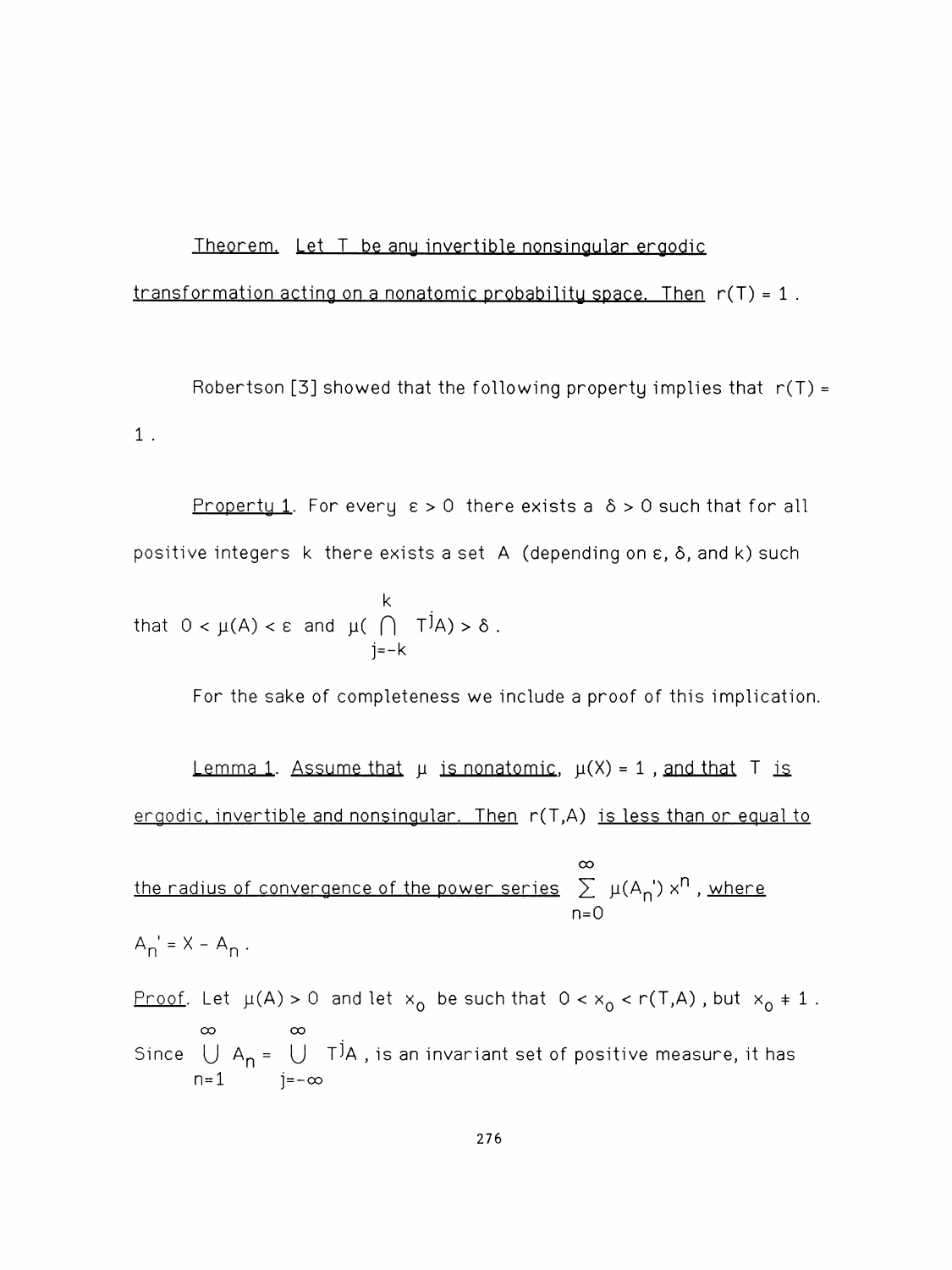°o measure one, and thus, except for a set of measure zero,  $A_{\mathsf{N}} = \bigcup_{\mathsf{N}} \Delta A_{\mathsf{N}}$  . j=n+l

Hence

$$
\sum_{n=0}^{\infty} \mu(A_n') \times_0^n = \sum_{n=0}^{\infty} \sum_{j=n+1}^{\infty} \mu(\Delta A_j) \times_0^n
$$
  

$$
= \sum_{j=1}^{\infty} \mu(\Delta A_j) \left( \sum_{n=0}^{j-1} x_0^n \right)
$$
  

$$
= \sum_{j=1}^{\infty} (1 - x_0^j)/(1 - x_0) \mu(\Delta A_j)
$$

$$
= \left[\sum_{j=1}^{\infty} \mu(\Delta A_j) - \sum_{j=1}^{\infty} \mu(\Delta A_j) x_0^j\right]/[1 - x_0]
$$

 $<$   $\infty$  .

 $\infty$ Thus the radius of convergence of the power series  $\sum_{\alpha} \mu(A_{\alpha})$  x<sup>n</sup> is n=0

greater than or equal to  $x_0$ . Letting  $x_0$  approach r(T,A) we have the desired result.

$$
\frac{\text{Corollary 2.}}{2} \cdot r(T,A) \leq [\text{ limsup } (\mu(A_n)^{1/n})^{-1}].
$$
  

$$
n \to \infty
$$

Proof. This follows from the standard formula for the radius of convergence.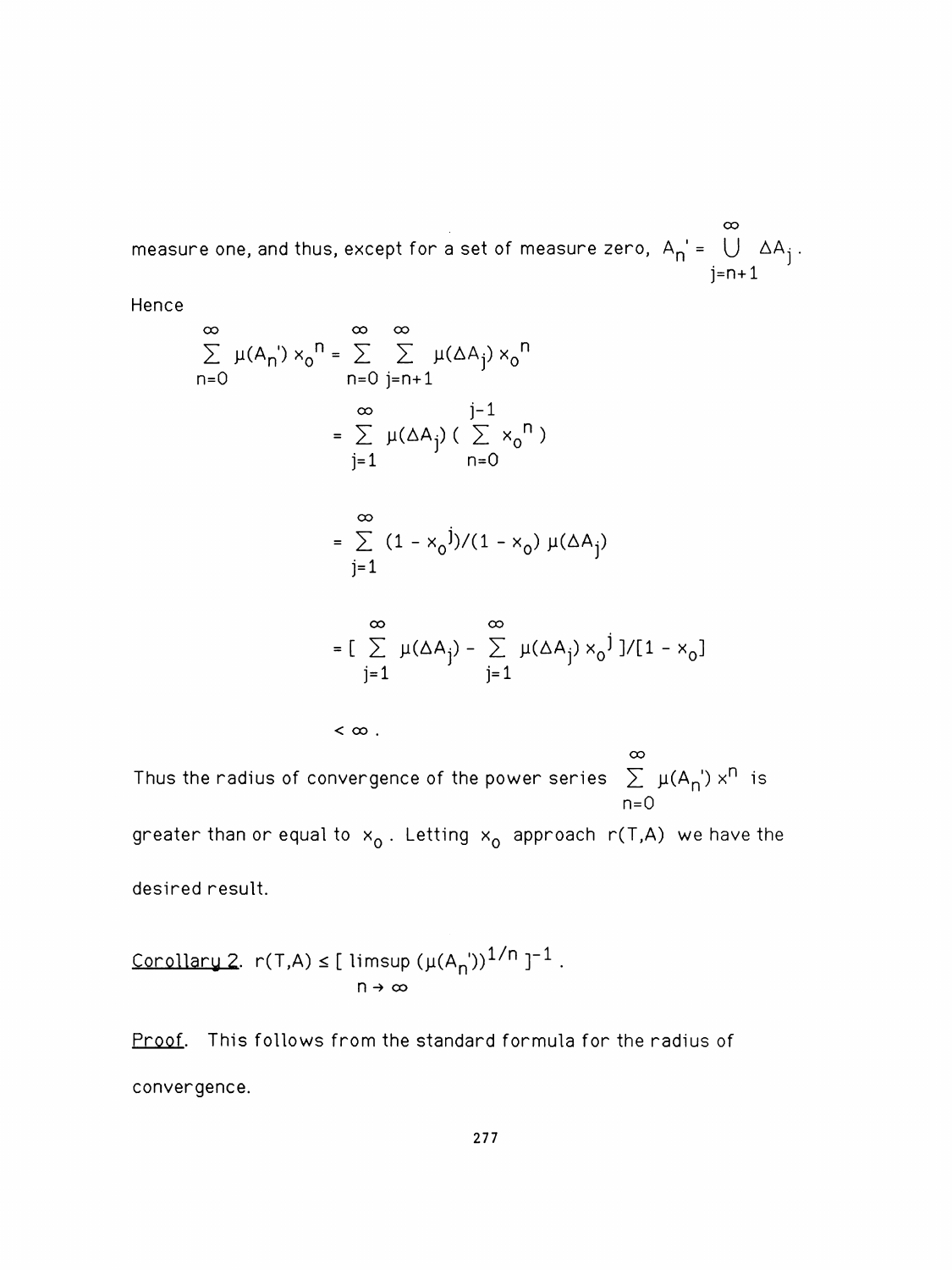Lemma 3. Suppose property 1 is satisfied, i.e. for every  $\varepsilon > 0$  there exists a  $\delta > 0$  such that for every positive integer k, there is a set  $A \in \mathbb{B}$ 

 k  $\frac{1}{2}$  (depending on c, o, and k) such that  $p(r)$  j=-k Then there exists a set  $B \in \mathcal{B}$  such that  $r(T,B) = 1$ .

 $\infty$ <u>Proof</u>. Let  $\varepsilon_{\sf n}$  > 0 be such that  $\;\geq\; \varepsilon_{\sf n} < 1$  . Let  $\;\delta_{\sf n}$  correspond to  $\;\varepsilon_{\sf n}$  in n=0 the hypothesis of the lemma. Let  $r_n < 1$  be such that  $\lim r_n = 1$ . Choose n-»oo  $k_n$  such that  $r_n^k n < \delta_n$ . Finally let A<sub>n</sub> be the set corresponding to  $\varepsilon_n$ ,  $\infty$  $\delta_n$  and  $k_n$  in the hypothesis of the lemma. Set  $B = \bigcap A(n)'$ . Then  $n=0$  $\mu(B') = \mu(\bigcup A(n)) < \sum_{n=0}^{\infty} \varepsilon_n < 1$ . Thus  $\mu(B) > 0$ . Further l I  $r(T,B) \leq [$  limsup  $\mu(\bigcap_{i} T^{j}(B^{i}))$ n → ∞ i=-n  $\mathsf{m}$ ≤ [ limsup µ( ( )<sub>,</sub> TJ(B') )<sup>⊥</sup> n → ∞ i=-k<sub>n</sub>  $\mathsf{m}$  < [ limsup p( H T^A(n) ļ-^n ]"^ n→∞ )=-k<sub>n</sub>  $\leq$  ( limsup  $o_n^{2k}$  or  $n \to \infty$ <br>  $n \to \infty$   $n \to \infty$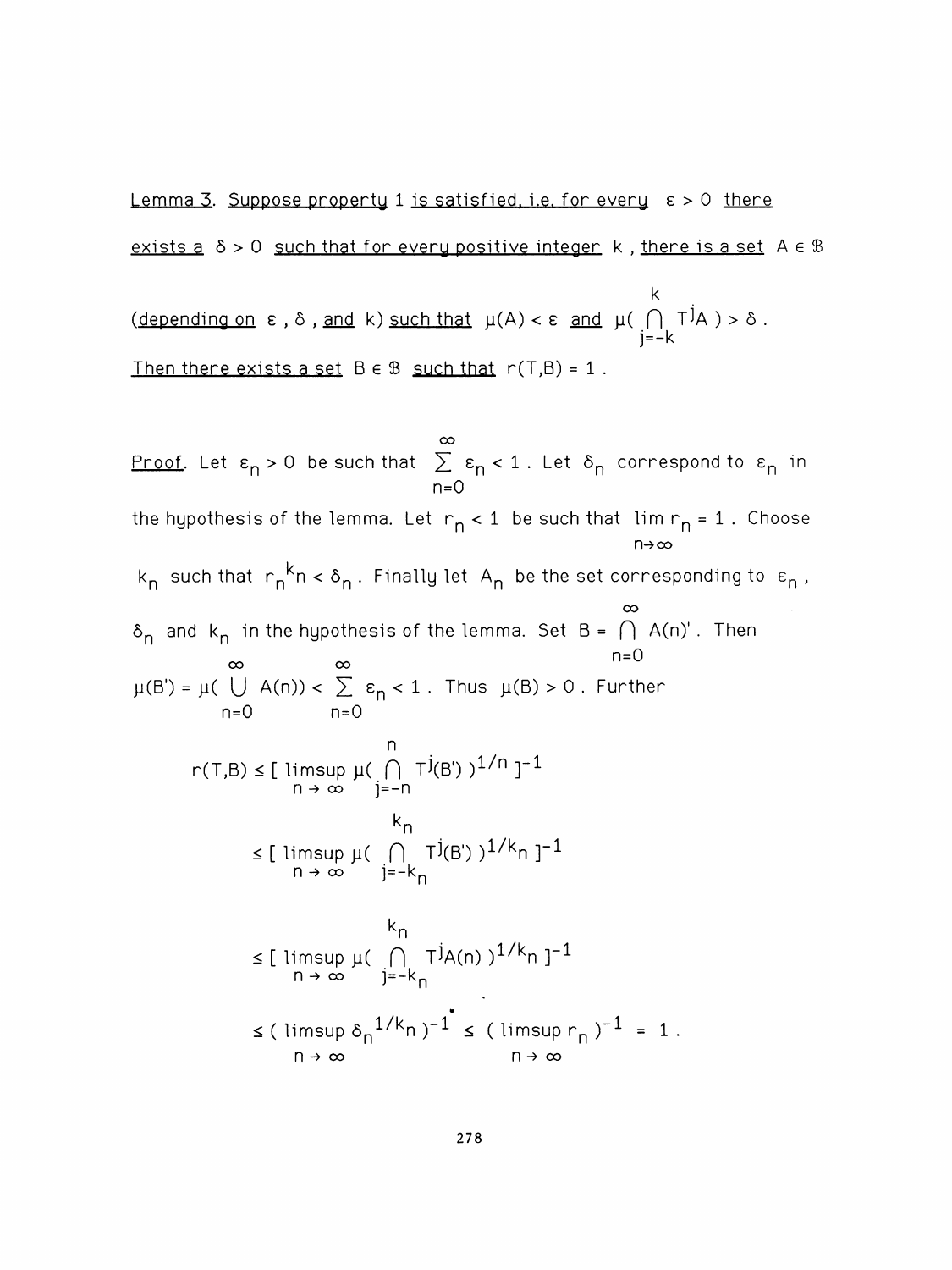Since  $r(T,B)$  is always greater than or equal to one, we see that  $r(T,B) = 1$ . This proves the lemma.

 It was shown by Robertson [3] that every measure preserving transformation satisfies property 1. Here we prove the same for invertible nonsingular ergodic transformations.

Theorem. Let  $T$  be an invertible nonsingular ergodic transformation acting on a nonatomic probability space  $(X, \mathcal{B}, \mu)$ . Let  $\epsilon$ and  $\delta$  be any two numbers such that  $0 < \delta < \epsilon < 1$ . Then for every positive integer k there exists a set  $A \in \mathcal{B}$  such that  $\mu(A) < \varepsilon$  and k  $\mu$ <sub>(ii)</sub> rm  $\mu$   $\sim$  0 . In particular j=-k

Proof. Choose  $\alpha$  such that  $\delta < \alpha < \epsilon$ . For  $A \in \mathcal{B}$ , write  $v_k(A) =$  k  $\angle$   $\mu$ (T/A) . Then  $v_k$  is absolutely continuous  $j=-k$ there exists an  $\eta > 0$  such that  $\mu(A) < \eta$  implies that k  $\sum_{i=1}^N \mu(1^iA) < (\alpha - \delta)/4$  ( $\eta$  will depend on i j=-k than  $k + 1/(2\eta)$ . Then choose  $0 < \eta' < \eta$  such that  $\mu(A) < \eta'$  implies 2N that  $\sum_{\alpha\in\mathcal{A}}\mu(1^jA)<(\alpha-\delta)/4$  . We next apply Rohlin's theorem j=-2N nonsingular transformations which can be found for example in Friedman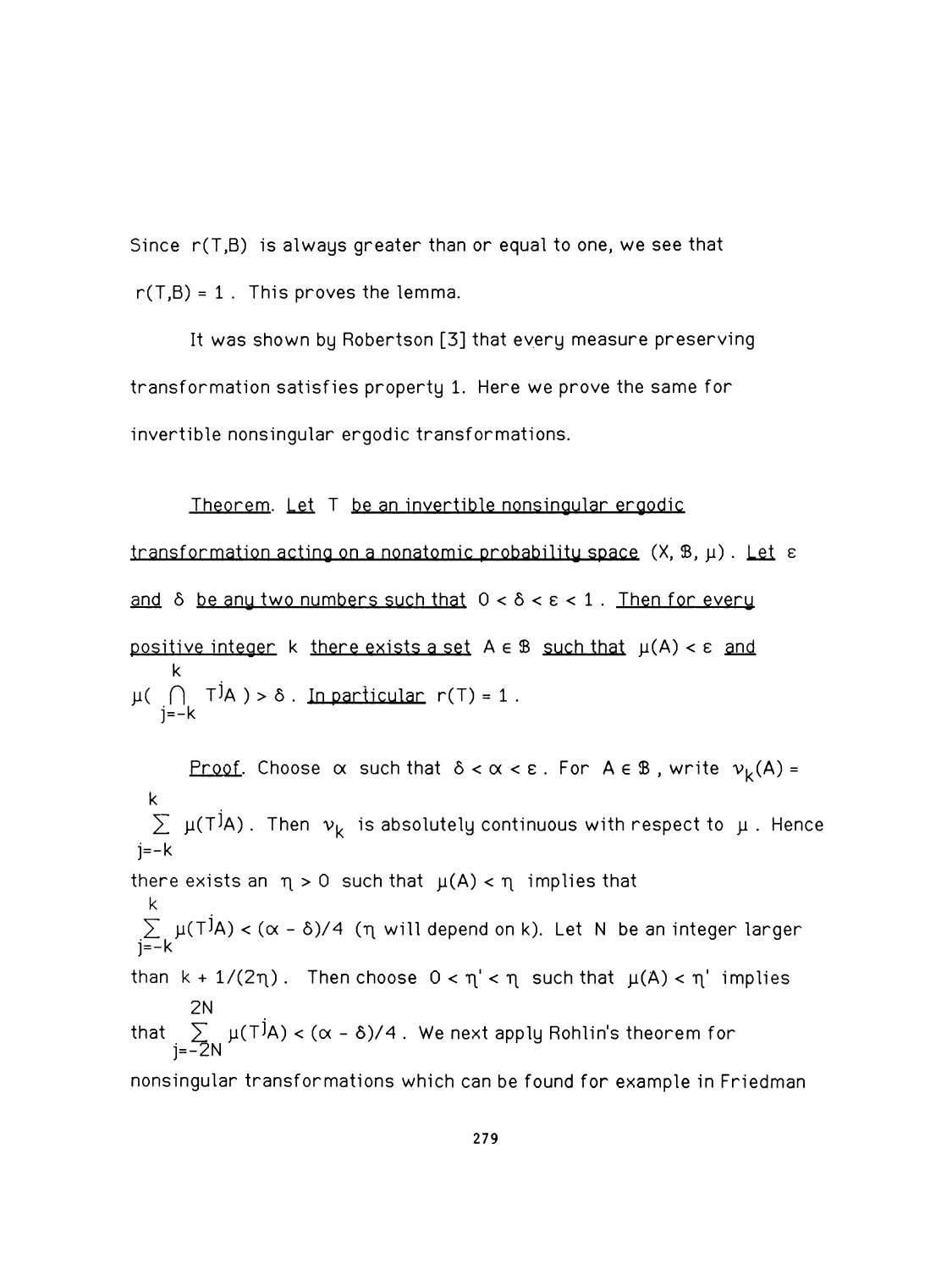[2] (Lemma 7.9). There exists a set  $F \in \mathcal{B}$  such that

F, TF, ...,  $T^{2N-1}F$  are disjoint and  $\mu(R) < \eta'$  where R is the complement 2N of  $\bigcup_{\lambda} T^{J - 1}$  F. There is some i such that k  $\leq i < 2N - k$  and TF , ... , T<sup>2N-1</sup>F are disjoint and µ(R)  $\cdot$ <br>2N U T<sup>j-1</sup>F . There is some i such that<br>j=1 k 2N<br>
of  $\bigcup_{j=1} \tau^{j-1}F$ . There is some i such that  $k \le i < 2N - k$  and<br>  $\mu(T^{i}F) < 1/(2(N - k)) < \eta$ . Therefore  $\sum_{j=-k}^{k} \mu(T^{j+i}F) < (\alpha - \delta)/4$ . Since<br>  $-1$  $\mu(T^{\dot{1}}F) < 1/(2(N-k)) < \eta$ . Therefore  $\sum_{j=-k}^{k} \mu(T^{\dot{1}+ \dot{1}}F) < (\alpha - \delta)/4$ . Since  $\mu(R) < \eta'$  , we have  $\sum_{j=-k}^{-1} \mu(T^{j+i}R) < (\alpha - \delta)/4$  . Using the fact that  $T^{2N}F \subseteq F$  u R we have the following:

2N-1<br>  $\sum_{j=\overline{2N}-k}^{-1} \mu(T^{j+i}F) = \sum_{j=-k}^{-1} \mu(T^{j+i}T^{2N}F)$  -1  $\leq \sum_{j=-k}^{k} \mu(T^{j+i}(F \cup R))$  $\leq \sum_{j=-k}^{\infty} \mu(T^{j+1}(F \cup R))$ <br>  $\leq \sum_{j=-k}^{-1} \mu(T^{j+1}F) + \sum_{j=-k}^{-1} \mu(T^{j+1}R)$  $<$   $(\alpha - \delta)/2$ .

 $2N-1$   $2N-1$ 2N−1<br>Finally, since  $\sum_{j=0}^{2N-1} \mu(T^j(T^i(F))) = \mu(T^i(\bigcup_{j=0}^{N-1} T^j(F))) = 1 - \mu(T^i(R)) \ge$  2N  $\sum_{j=0}^{2N-1} \mu(T^{j}(T^{i}(F))) = \mu(T^{i}(\bigcup_{j=0}^{2N-1}$  $1 - \sum_{\alpha \in \mathcal{N}} \mu(\top(\mathsf{R})) \geq 1 - (\alpha + \delta)/4$  and  $\mu$  is nonatomic, we may cho j=-2N 2N-1  $B \subseteq T^1$ F such that  $\varepsilon$  -  $(\alpha - \delta)/4$  <  $\sum_{i=0}^{\infty} \mu(T^jB) < \varepsilon$  . Now j=0 k-1 B , TB , … , T $^{2N-1}$ B are disjoint and  $\sum\limits_{i=1}^N \mu(T^jB) < (\alpha - \delta)/4$  , and j=∪